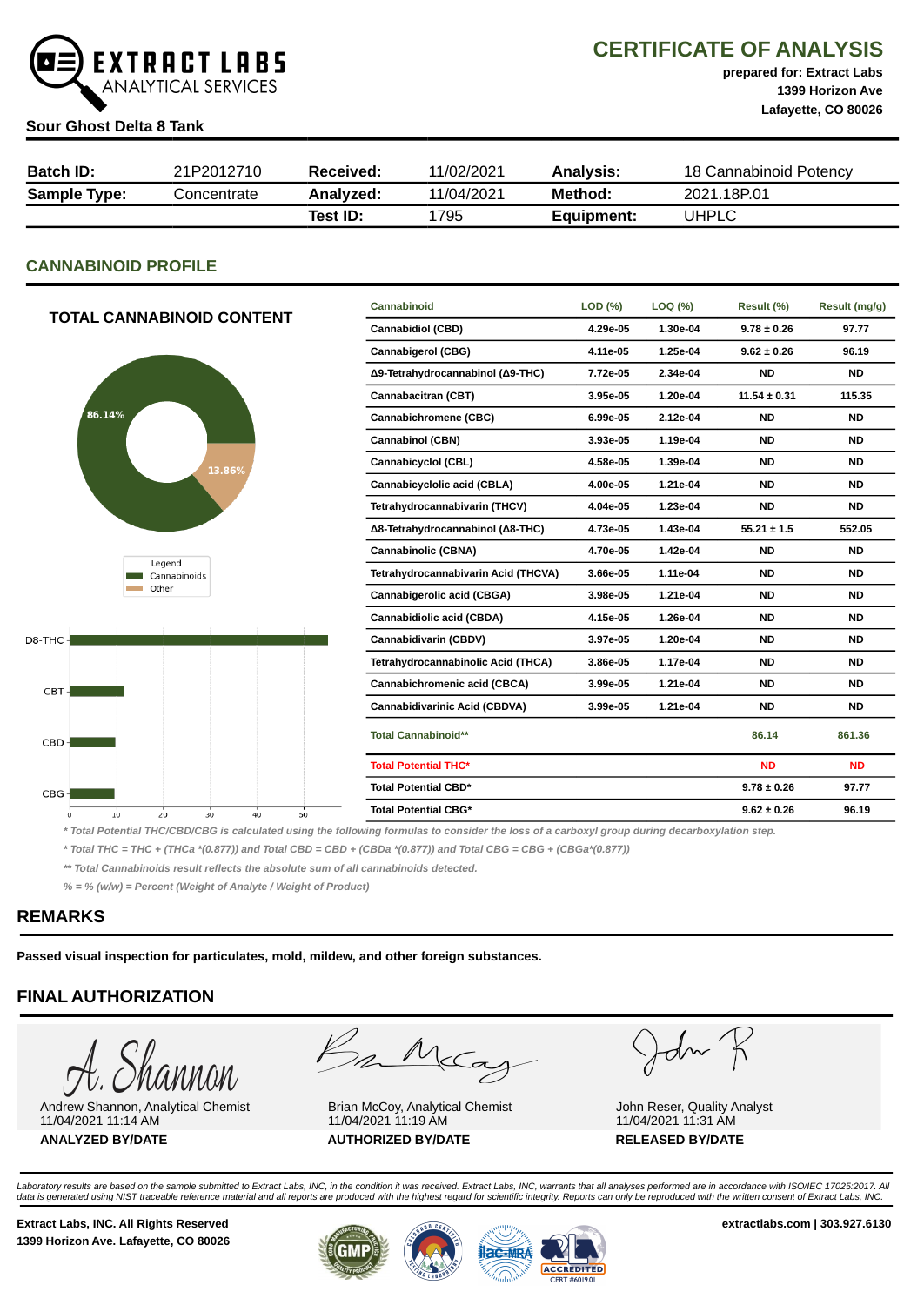

CERTIFICATE OF ANALYSIS

prepared for: Extract Labs 1399 Horizon Ave Lafayette, CO 80026

### Sour Ghost Delta 8 Tank

| <b>Batch ID:</b>    | 21P2012710  | Received: | 11/02/2021 | Analvsis:  | <b>Residual Solvents</b> |
|---------------------|-------------|-----------|------------|------------|--------------------------|
| <b>Sample Type:</b> | Concentrate | Analyzed: | 11/05/2021 | Method:    | 2021.RS.01               |
|                     |             | Test ID:  | 1796       | Equipment: | <b>GCMS</b>              |

# RESIDUAL SOLVENTS

| <b>SOLVENT</b>           | <b>REPORTABLE RANGE</b> | <b>RESULT (ppm)</b> |
|--------------------------|-------------------------|---------------------|
| Acetone                  | $100 - 1000$            | *ND                 |
| <b>Acetonitrile</b>      | $100 - 1000$            | *ND                 |
| <b>Benzene</b>           | $0.2 - 4$               | *ND                 |
| <b>Butanes</b>           | $100 - 1000$            | *ND                 |
| <b>Ethanol</b>           | $100 - 1000$            | *ND                 |
| <b>Ethyl Acetate</b>     | $100 - 1000$            | *ND                 |
| Heptane                  | $100 - 1000$            | *ND                 |
| <b>Hexanes</b>           | $6 - 120$               | *ND                 |
| <b>Isopropyl Alcohol</b> | $100 - 1000$            | *ND                 |
| <b>Methanol</b>          | $100 - 1000$            | *ND                 |
| <b>Pentanes</b>          | $100 - 1000$            | *ND                 |
| Propane                  | $100 - 1000$            | *ND                 |
| <b>Toluene</b>           | $18 - 360$              | *ND                 |
| <b>Xylenes</b>           | 43 - 860                | *ND                 |

\*ND = Below Reportable Range

# REMARKS

Passed visual inspection for particulates, mold, mildew, and other foreign substances.

# FINAL AUTHORIZATION

Andrew Shannon, Analytical Chemist 11/05/2021 10:11 AM ANALYZED BY/DATE AUTHORIZED BY/DATE RELEASED BY/DATE

Bankay

Brian McCoy, Analytical Chemist 11/05/2021 10:41 AM

John R

John Reser, Quality Analyst 11/05/2021 10:43 AM

Laboratory results are based on the sample submitted to Extract Labs, INC, in the condition it was received. Extract Labs, INC, warrants that all analyses performed are in accordance with ISO/IEC 17025:2017. All<br>data is ge

Extract Labs, INC. All Rights Reserved extractlabs.com | 303.927.6130 1399 Horizon Ave. Lafayette, CO 80026